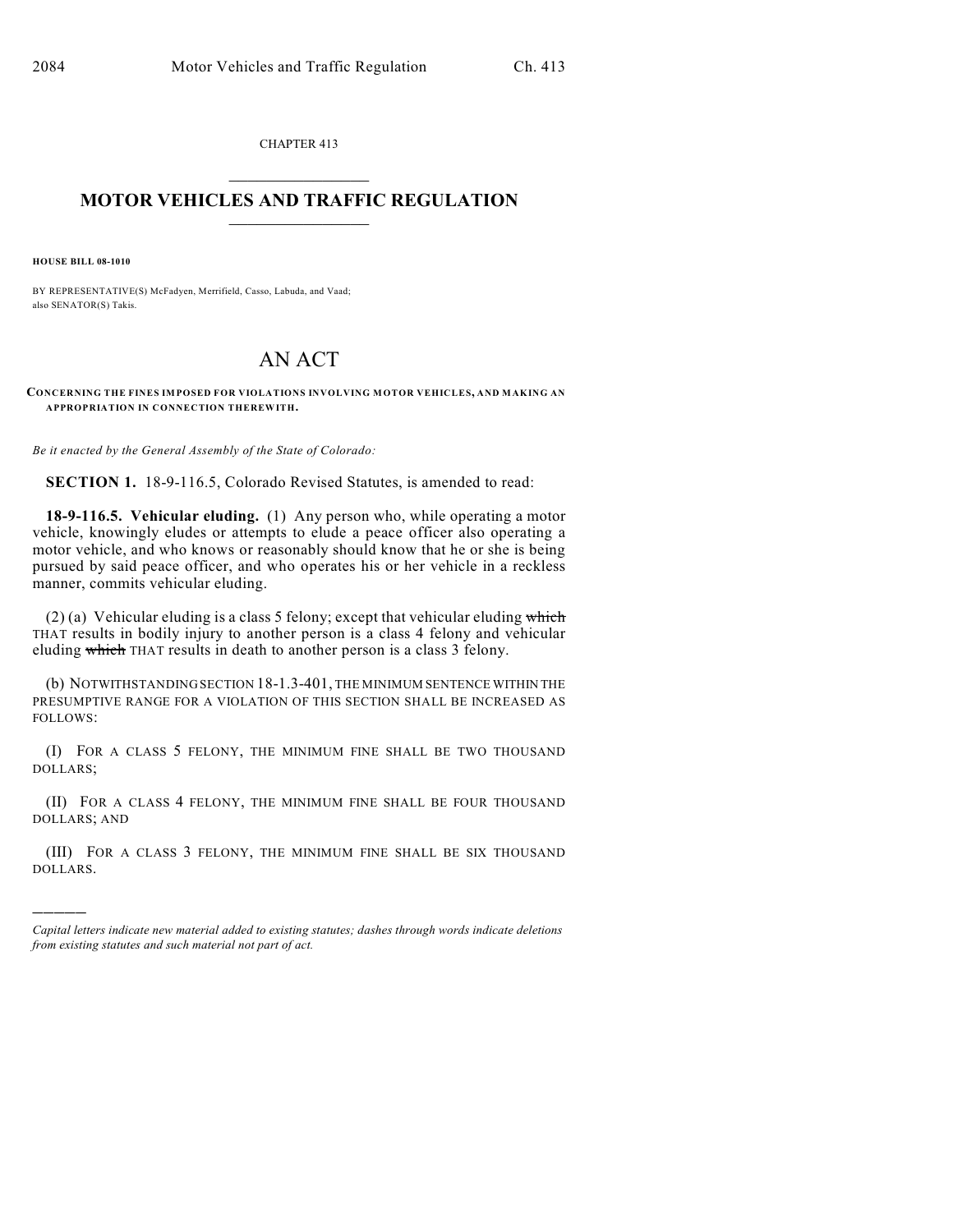**SECTION 2.** The introductory portion to  $42-1-217(1)$  and  $42-1-217(1)$  (b), (1) (d), (1) (e), and (2), Colorado Revised Statutes, are amended to read:

**42-1-217. Disposition of fines and surcharges - repeal.** (1) All judges, clerks of a court of record, or other officers imposing or receiving fines, penalties, or forfeitures, except those moneys received pursuant to sections 42-4-313 (3), 42-4-413, 42-4-1409, 42-4-1701 (5) (a), 42-8-105, and 42-8-106, collected pursuant to or as a result of a conviction of any persons for a violation of any of the provisions of articles 1 to 4 (except part 3 of article 2) of this title, shall transmit, within ten days after the date of receipt of any such fine, penalty, or forfeiture, all such moneys so collected in the following manner:

(b) Fifty percent of any fine, penalty, or forfeiture for a violation of section 42-4-1301 occurring within the corporate limits of a city or town shall be transmitted to the treasurer or chief financial officer of said city or town, and the remaining fifty percent shall be transmitted to the state treasurer, credited to the highway users tax fund, and allocated and expended as specified in section 43-4-205 (5.5) (a), C.R.S.; EXCEPT THAT TWENTY-FIVE PERCENT OF ANY FINE, PENALTY, OR FORFEITURE FOR A VIOLATION OF SECTION 42-4-1301 OCCURRING ON A STATE OR FEDERAL HIGHWAY SHALL BE TRANSMITTED TO THE TREASURER OR CHIEF FINANCIAL OFFICER OF SAID CITY OR TOWN, AND THE REMAINING SEVENTY-FIVE PERCENT SHALL BE TRANSMITTED TO THE STATE TREASURER, CREDITED TO THE HIGHWAY USERS TAX FUND, AND ALLOCATED AND EXPENDED AS SPECIFIED IN SECTION 43-4-205 (5.5) (a), C.R.S.

(d) Fifty percent of any fine, penalty, or forfeiture for a violation of section 42-4-1301 occurring outside the corporate limits of a city or town shall be transmitted to the treasurer of the county in which the city or town is located, and the remaining fifty percent shall be transmitted to the state treasurer, credited to the highway users tax fund, and allocated and expended as specified in section 43-4-205 (5.5) (a), C.R.S.; EXCEPT THAT TWENTY-FIVE PERCENT OF ANY FINE, PENALTY, OR FORFEITURE FOR A VIOLATION OF SECTION 42-4-1301 OCCURRING ON A STATE OR FEDERAL HIGHWAY SHALL BE TRANSMITTED TO THE TREASURER OF THE COUNTY IN WHICH THE CITY OR TOWN IS LOCATED, AND THE REMAINING SEVENTY-FIVE PERCENT SHALL BE TRANSMITTED TO THE STATE TREASURER, CREDITED TO THE HIGHWAY USERS TAX FUND, AND ALLOCATED AND EXPENDED AS SPECIFIED IN SECTION 43-4-205 (5.5) (a), C.R.S.

(e) Any fine, penalty, or forfeiture collected for a violation of section 42-4-237 shall be transmitted to the treasurer of the local jurisdiction in which the violation occurred; except that:

(I) If the citing officer was an officer of the Colorado state patrol, the fine, penalty, or forfeiture shall be transmitted to the state treasurer, credited to the highway users tax fund, and allocated and expended as specified in section 43-4-205 (5.5) (a), C.R.S.; OR

(II) IF THE VIOLATION OCCURRED ON A STATE OR FEDERAL HIGHWAY, FIFTY PERCENT OF THE FINE, PENALTY, OR FORFEITURE SHALL BE TRANSMITTED TO THE TREASURER OF THE LOCAL JURISDICTION IN WHICH THE VIOLATION OCCURRED AND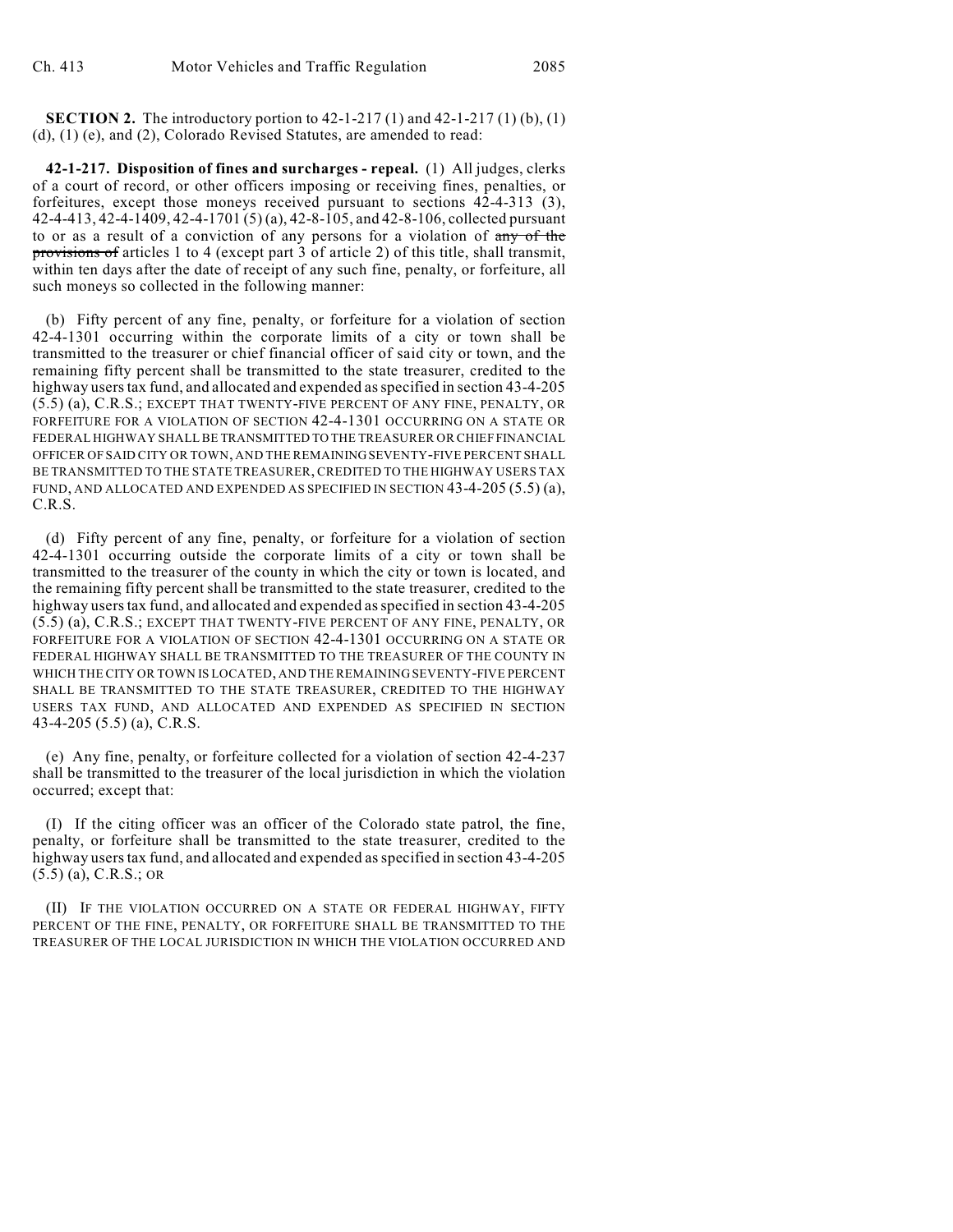THE REMAINING FIFTY PERCENT SHALL BE TRANSMITTED TO THE STATE TREASURER, CREDITED TO THE HIGHWAY USERS TAX FUND, AND ALLOCATED AND EXPENDED AS SPECIFIED IN SECTION 43-4-205 (5.5) (a), C.R.S.

(2) Except for the first fifty cents of any penalty for a traffic infraction, which shall be retained by the department and used for administrative purposes, moneys collected by the department pursuant to the provisions of section  $42-4-1701(5)(a)$ shall be transmitted to the state treasurer, who shall credit the same to the highway users tax fund for allocation and expenditure as specified in section 43-4-205 (5.5) (a), C.R.S.; except that moneys collected pursuant to section 42-4-1701 (5) (a) for a violation of section 42-4-237 shall only be transmitted to the state treasurer if the citing officer was an officer of the Colorado state patrol and in all other cases shall be transmitted to the treasurer of the local jurisdiction in which the violation occurred ALLOCATED PURSUANT TO PARAGRAPH (e) OF SUBSECTION (1) OF THIS SECTION.

**SECTION 3.** 42-2-105.5 (5) (b) (II), Colorado Revised Statutes, is amended to read:

**42-2-105.5. Restrictions on minor drivers under eighteen years of age penalties - legislative declaration.** (5) (b) A violation of subsection (3) of this section is a traffic infraction, and, notwithstanding the provisions of section 42-4-1701 (4) (a) (I) (D), a person convicted of violating subsection (3) of this section shall be punished as follows:

(II) By the levying of a fine of not more than fifty SIXTY-FIVE dollars for a first offense, a fine of not more than one hundred THIRTY dollars for a second offense, and a fine of one hundred fifty NINETY-FIVE dollars for a subsequent offense; and

**SECTION 4.** 42-4-1301 (7) (a) (I) (B), (7) (a) (II) (B), (7) (a) (IV) (B), (7) (b)  $(I)$   $(B)$ ,  $(7)$   $(b)$   $(II)$   $(B)$ , and  $(7)$   $(b)$   $(III)$   $(B)$ , Colorado Revised Statutes, are amended to read:

**42-4-1301. Driving under the influence - driving while impaired - driving with excessive alcoholic content - definitions - penalties.** (7) **Penalties.** (a) (I) Except as otherwise provided in subparagraphs (II) and (IV) of this paragraph (a), every person who is convicted of DUI, DUI per se, or habitual user shall be punished by:

(B) In the court's discretion, a fine of not less than three SIX hundred dollars nor more than one thousand dollars; and

(II) Upon conviction of a violation described in sub-subparagraph (A) or (B) of subparagraph (III) of this paragraph (a), an offender shall be punished by:

(B) In the court's discretion, a fine of not less than five hundred ONE THOUSAND dollars nor more than one thousand five hundred dollars; and

(IV) Upon a conviction for DUI, DUI per se, or habitual user, which violation occurred at any time after the date of a previous violation, for which there has been a conviction, for DWAI, an offender shall be punished by: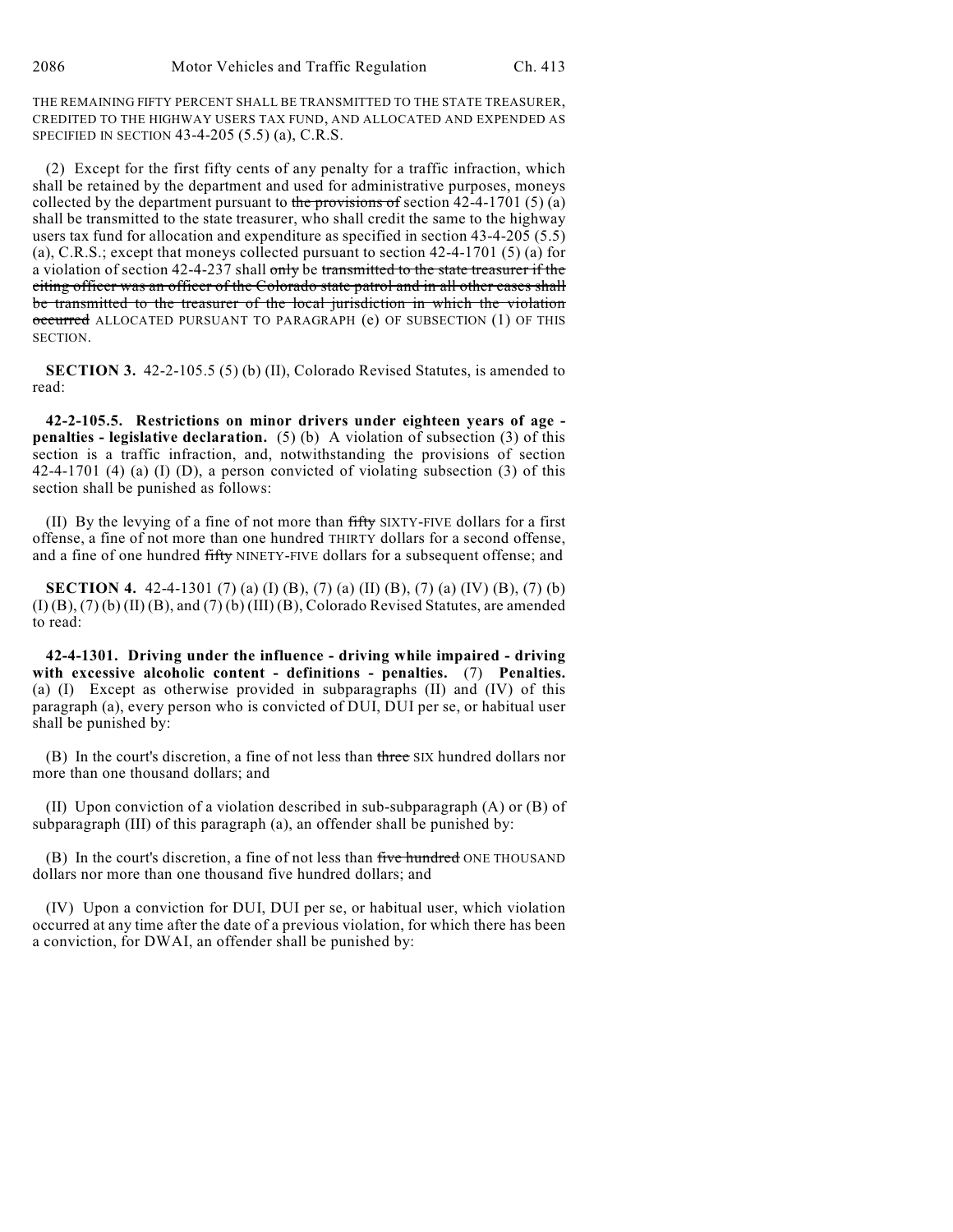(B) In the court's discretion, a fine of not less than four NINE hundred fifty dollars nor more than one thousand five hundred dollars; and

(b) (I) Except as otherwise provided in subparagraphs (II) and (III) of this paragraph (b), every person who is convicted of DWAI shall be punished by:

(B) In the court's discretion, a fine of not less than one TWO hundred dollars nor more than five hundred dollars; and

(II) Upon conviction of a second or subsequent offense of DWAI, an offender shall be punished by:

(B) In the court's discretion, a fine of not less than three SIX hundred dollars nor more than one thousand dollars; and

(III) Upon conviction for DWAI, which violation occurred at any time after the date of a previous violation, for which there has been a conviction, for DUI, DUI per se, or habitual user, or vehicular homicide pursuant to section 18-3-106 (1) (b) (I), C.R.S., or vehicular assault pursuant to section 18-3-205 (1) (b) (I), C.R.S., or of driving while such person's driver's license was under restraint as described in section 42-2-138 (4) (b), an offender shall be punished by:

(B) In the court's discretion, a fine of not less than four EIGHT hundred dollars nor more than one thousand two hundred dollars; and

**SECTION 5.** 42-4-1701 (3) (a) (II) (A), (4) (a) (I) (A), (4) (a) (I) (C), (4) (a) (I) (D), (4) (a) (I) (G), (4) (a) (I) (H), (4) (a) (I) (I), (4) (a) (I) (J), (4) (a) (I) (K), (4) (a)  $(I) (L)$ ,  $(4) (a) (I) (M)$ ,  $(4) (a) (I) (N)$ , and  $(4) (a) (I) (O)$ , Colorado Revised Statutes, are amended to read:

**42-4-1701. Traffic offenses and infractions classified - penalties - penalty and surcharge schedule.** (3) (a) (II) (A) Except as OTHERWISE provided in SUB-SUBPARAGRAPH (B) OF THIS SUBPARAGRAPH (II), subsections (4) and (5) of this section, and in sections 42-4-1301 (7), 42-4-1301.2 (2), 42-4-1301.3, and 42-4-1301.4, misdemeanor traffic offenses are divided into two classes which THAT are distinguished from one another by the following penalties which THAT are authorized upon conviction:

| Minimum<br><b>Sentence</b>   | Maximum<br><b>Sentence</b>                               |
|------------------------------|----------------------------------------------------------|
| Ten days imprisonment,       | One year imprisonment,<br>or \$1000 fine, or both.       |
|                              |                                                          |
| or $f0$ \$150 fine, or both. | Ninety days imprisonment,<br>or \$300 fine, or both.     |
|                              | or $$100$ \$300 fine, or both.<br>Ten days imprisonment, |

(4) (a) (I) Except as provided in paragraph (c) of subsection (5) of this section, every person who is convicted of, who admits liability for, or against whom a judgment is entered for a violation of any provision of this title to which the provisions of paragraph (a) or (b) of subsection (5) of this section apply shall be fined or penalized, and have a surcharge levied thereon pursuant to sections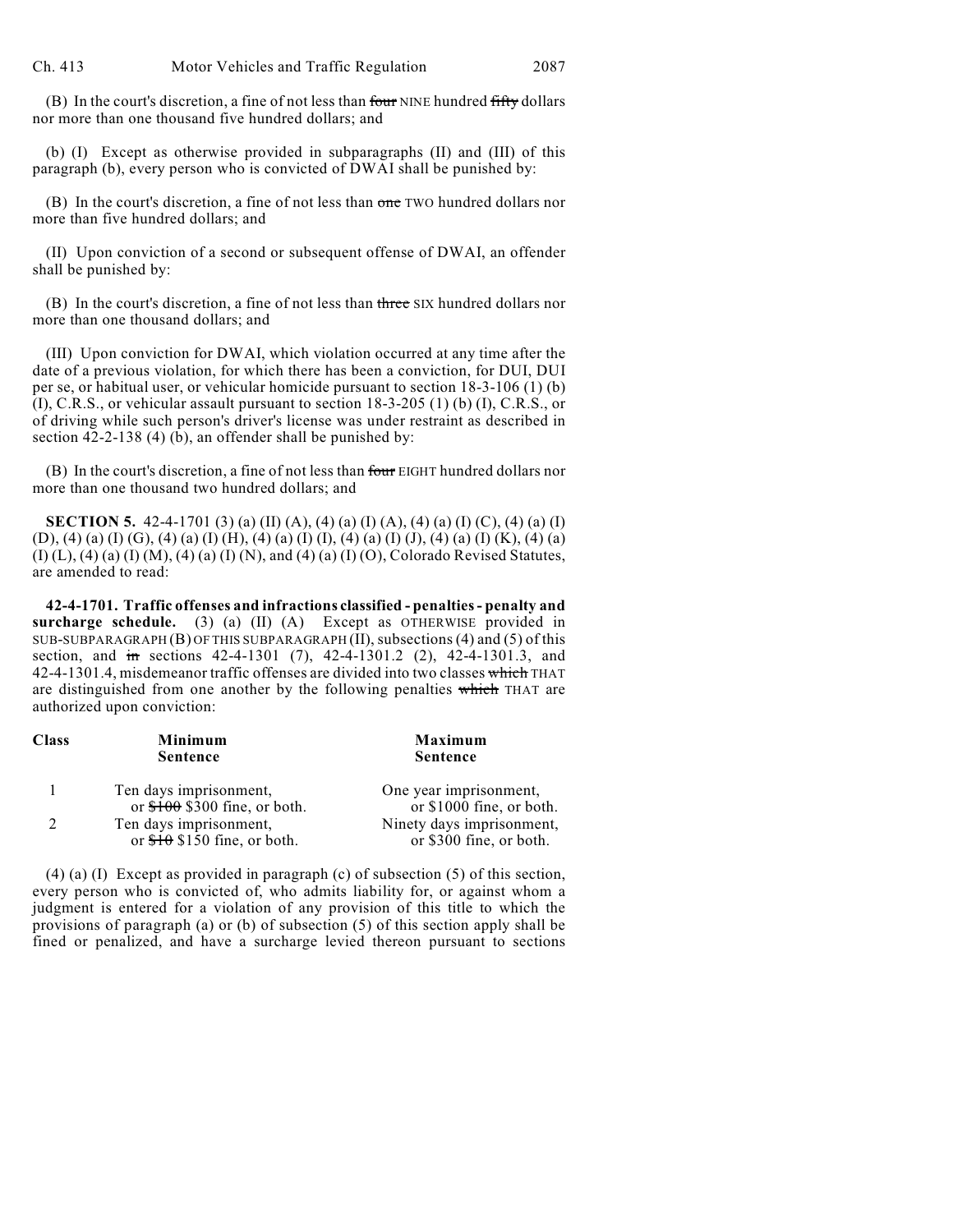24-4.1-119 (1) (f) and 24-4.2-104 (1) (b) (I), C.R.S., in accordance with the penalty and surcharge schedule set forth in sub-subparagraphs (A) to (P) of this subparagraph (I); or, if no penalty or surcharge is specified in the schedule, the penalty for class A and class B traffic infractions shall be fifteen dollars, and the surcharge shall be four dollars. These penalties and surcharges shall apply whether the defendant acknowledges the defendant's guilt or liability in accordance with the procedure set forth by paragraph (a) of subsection (5) of this section or is found guilty by a court of competent jurisdiction or has judgment entered against the defendant by a county court magistrate. Penalties and surcharges for violating specific sections shall be as follows:

| <b>Section Violated</b>           | <b>Penalty</b> | Surcharge |
|-----------------------------------|----------------|-----------|
| (A) Drivers' license violations:  |                |           |
| 42-2-101 (1) or $(4)$             | \$35.00        | \$10.00   |
| 42-2-101 (2), (3), or (5)         | 15.00          | 6.00      |
| 42-2-103                          | 15.00          | 6.00      |
| 42-2-105                          | 35.00 70.00    | 10.00     |
| 42-2-105.5 <del>(5) (a)</del> (4) | 35.00 65.00    | 10.00     |
| 42-2-106                          | 35.00 70.00    | 10.00     |
| $42 - 2 - 116$ (6) (a)            | 15.0030.00     | 6.00      |
| 42-2-119                          | 15.00          | 6.00      |
| 42-2-134                          | 35.00          | 10.00     |
| 42-2-136                          | 35.00          | 10.00     |
| 42-2-139                          | 35.00          | 10.00     |
| 42-2-140                          | 35.00          | 10.00     |
| 42-2-141                          | 35.00          | 10.00     |
|                                   |                |           |

#### (C) **Traffic regulation generally:**

| 42-4-1412           | \$15.00     | \$6.00 |
|---------------------|-------------|--------|
| 42-4-109 $(13)$ (a) | 15.00       | 6.00   |
| 42-4-109 $(13)$ (b) | 100.00      | 15.00  |
| 42-4-1211           | 15.00 30.00 | 6.00   |
| 42-4-1405           | 15.00       | 6.00   |

#### (D) **Equipment violations:**

| 42-4-201 | \$35.00 | \$10.00 |
|----------|---------|---------|
| 42-4-202 | 35.00   | 10.00   |
| 42-4-204 | 15.00   | 6.00    |
| 42-4-205 | 15.00   | 6.00    |
| 42-4-206 | 15.00   | 6.00    |
| 42-4-207 | 15.00   | 6.00    |
| 42-4-208 | 15.00   | 6.00    |
| 42-4-209 | 15.00   | 6.00    |
| 42-4-210 | 15.00   | 6.00    |
| 42-4-211 | 15.00   | 6.00    |
| 42-4-212 | 15.00   | 6.00    |
| 42-4-213 | 15.00   | 6.00    |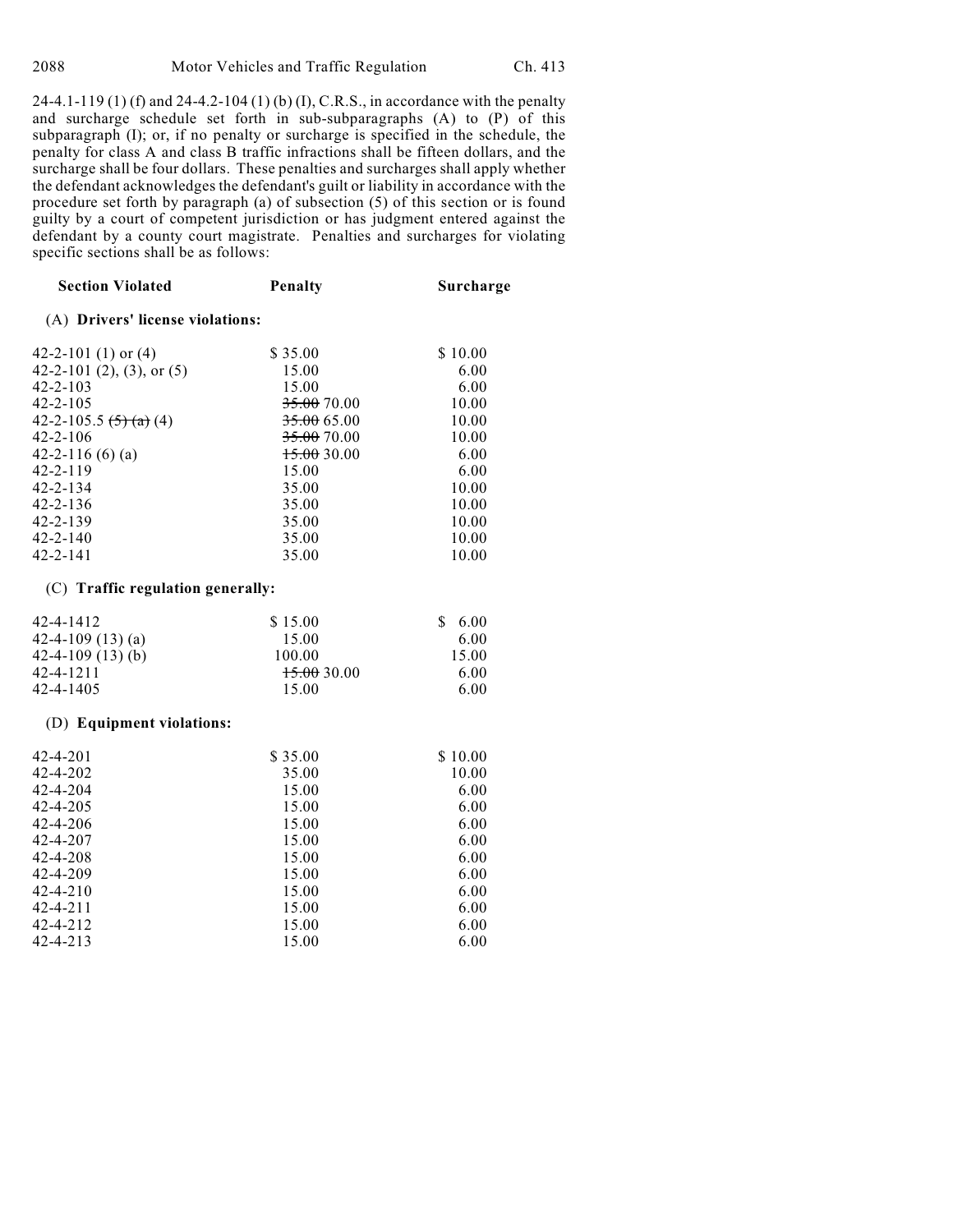| Ch. 413<br>Motor Vehicles and Traffic Regulation |             |       | 2089 |
|--------------------------------------------------|-------------|-------|------|
| $42 - 4 - 214$                                   | 15.00       | 6.00  |      |
| $42 - 4 - 215$                                   | 15.00       | 6.00  |      |
| $42 - 4 - 216$                                   | 15.00       | 6.00  |      |
| $42 - 4 - 217$                                   | 15.00       | 6.00  |      |
| $42 - 4 - 218$                                   | 15.00       | 6.00  |      |
| 42-4-219                                         | 15.00       | 6.00  |      |
| $42 - 4 - 220$                                   | 15.00       | 6.00  |      |
| $42 - 4 - 221$                                   | 15.00       | 6.00  |      |
| $42 - 4 - 222(1)$                                | 15.00       | 6.00  |      |
| $42 - 4 - 223$                                   | 15.00       | 6.00  |      |
| 42-4-224                                         | 15.00       | 6.00  |      |
| $42 - 4 - 225(1)$                                | 15.00       | 6.00  |      |
| $42 - 4 - 226$                                   | 15.00       | 6.00  |      |
| $42 - 4 - 227(1)$                                | 50.00       | 16.00 |      |
| $42 - 4 - 227(2)$                                | 15.00       | 6.00  |      |
| 42-4-228 (1), (2), (3),                          |             |       |      |
| $(5)$ , or $(6)$                                 | 15.00       | 6.00  |      |
| 42-4-229                                         | 15.00       | 6.00  |      |
| $42 - 4 - 230$                                   | 15.00       | 6.00  |      |
| $42 - 4 - 231$                                   | 15.00       | 6.00  |      |
| 42-4-232                                         | 15.00       | 6.00  |      |
| $42 - 4 - 233$                                   | 75.00       | 24.00 |      |
| 42-4-234                                         | 15.00       | 6.00  |      |
| 42-4-235                                         | 50.00       | 16.00 |      |
| $42 - 4 - 236$                                   | 50.0065.00  | 16.00 |      |
| 42-4-237                                         | 15.00665.00 | 6.00  |      |
| 42-4-1411                                        | 15.00       | 6.00  |      |
| 42-4-1412                                        | 15.00       | 6.00  |      |
| 42-4-1901                                        | 35.00       | 10.00 |      |
|                                                  |             |       |      |

## (G) **Signals, signs, and markings violations:**

| 42-4-603             | \$35.00100.00 | \$10.00 |
|----------------------|---------------|---------|
| 42-4-604             | 35.00 100.00  | 10.00   |
| 42-4-605             | 35.00 70.00   | 10.00   |
| 42-4-606             | 15.00         | 6.00    |
| 42-4-607 (1)         | 50.00         | 16.00   |
| 42-4-607 $(2)$ $(a)$ | 100.00        | 32.00   |
| 42-4-608 (1)         | 15.00 70.00   | 6.00    |
| 42-4-608(2)          | 15.00         | 6.00    |
| 42-4-609             | 15.00         | 6.00    |
| 42-4-610             | 15.00         | 6.00    |
| 42-4-612             | 35.00 70.00   | 10.00   |
| 42-4-613             | 35.00         | 10.00   |

## (H) **Rights-of-way violations:**

| 42-4-701 | \$35.0070.00           | \$10.00 |
|----------|------------------------|---------|
| 42-4-702 | 35.00 70.00            | 10.00   |
| 42-4-703 | <del>35.00</del> 70.00 | 10.00   |
| 42-4-704 | <del>35.00</del> 70.00 | 10.00   |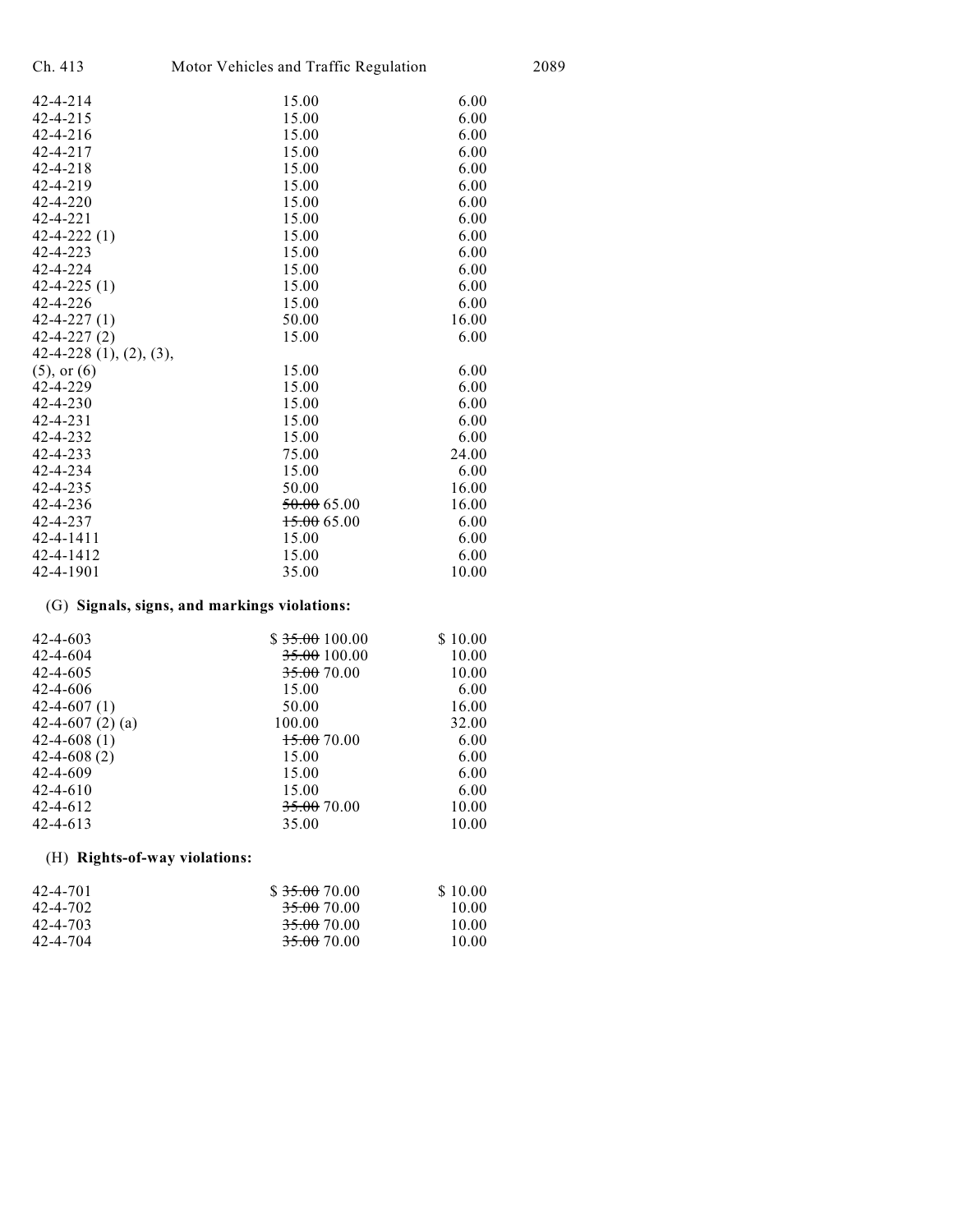| 2090<br>Motor Vehicles and Traffic Regulation |             | Ch. 413 |  |
|-----------------------------------------------|-------------|---------|--|
| 42-4-705                                      | 50.00 70.00 | 16.00   |  |
| $42 - 4 - 706$                                | 35.00 70.00 | 10.00   |  |
| 42-4-707                                      | 35.00 70.00 | 10.00   |  |
| 42-4-708                                      | 35.00       | 10.00   |  |
| 42-4-709                                      | 35.00 70.00 | 10.00   |  |
| $42 - 4 - 710$                                | 35.00 70.00 | 10.00   |  |
| $42 - 4 - 711$                                | 35.00100.00 | 10.00   |  |
| $42 - 4 - 712$                                | 35.00 70.00 | 10.00   |  |
|                                               |             |         |  |

## (I) **Pedestrian violations:**

| 42-4-801          | \$15.00     | \$6.00 |
|-------------------|-------------|--------|
| $42 - 4 - 802(1)$ | 15.00 30.00 | 6.00   |
| $42 - 4 - 802(3)$ | 15.00       | 6.00   |
| $42 - 4 - 802(4)$ | 30.00       | 6.00   |
| $42 - 4 - 802(5)$ | 30.00       | 6.00   |
| 42-4-803          | 15.00       | 6.00   |
| 42-4-805          | 15.00       | 6.00   |
| 42-4-806          | 35.00 70.00 | 10.00  |
| 42-4-807          | 35.00 70.00 | 10.00  |
| 42-4-808          | 35.00 70.00 | 10.00  |

## (J) **Turning and stopping violations:**

| 42-4-901 | \$35.0070.00           | \$10.00 |
|----------|------------------------|---------|
| 42-4-902 | <del>35.00</del> 70.00 | 10.00   |
| 42-4-903 | <del>35.00</del> 70.00 | 10.00   |

## (K) **Driving, overtaking, and passing violations:**

| 42-4-1001             | \$35.0070.00            | \$10.00 |
|-----------------------|-------------------------|---------|
| 42-4-1002             | <del>35.00</del> 100.00 | 10.00   |
| 42-4-1003             | <del>35.00</del> 100.00 | 10.00   |
| 42-4-1004             | <del>35.00</del> 100.00 | 10.00   |
| 42-4-1005             | <del>35.00</del> 100.00 | 10.00   |
| 42-4-1006             | <del>35.00</del> 70.00  | 10.00   |
| 42-4-1007             | <del>35.00</del> 100.00 | 10.00   |
| 42-4-1008             | <del>35.00</del> 100.00 | 10.00   |
| 42-4-1009             | 35.00 70.00             | 10.00   |
| 42-4-1010             | 35.00 70.00             | 10.00   |
| 42-4-1011             | $+00.00200.00$          | 32.00   |
| 42-4-1012 $(3)$ $(a)$ | 65.00                   | (NONE)  |
| 42-4-1012 $(3)$ (b)   | 125.00                  | (NONE)  |
| 42-4-1013             | 100.00                  | (NONE)  |
|                       |                         |         |

## (L) **Speeding violations:**

42-4-1101 (1) or (8) (b) (1 to 4 miles per hour over the reasonable and prudent speed or over the maximum lawful speed limit of 75 miles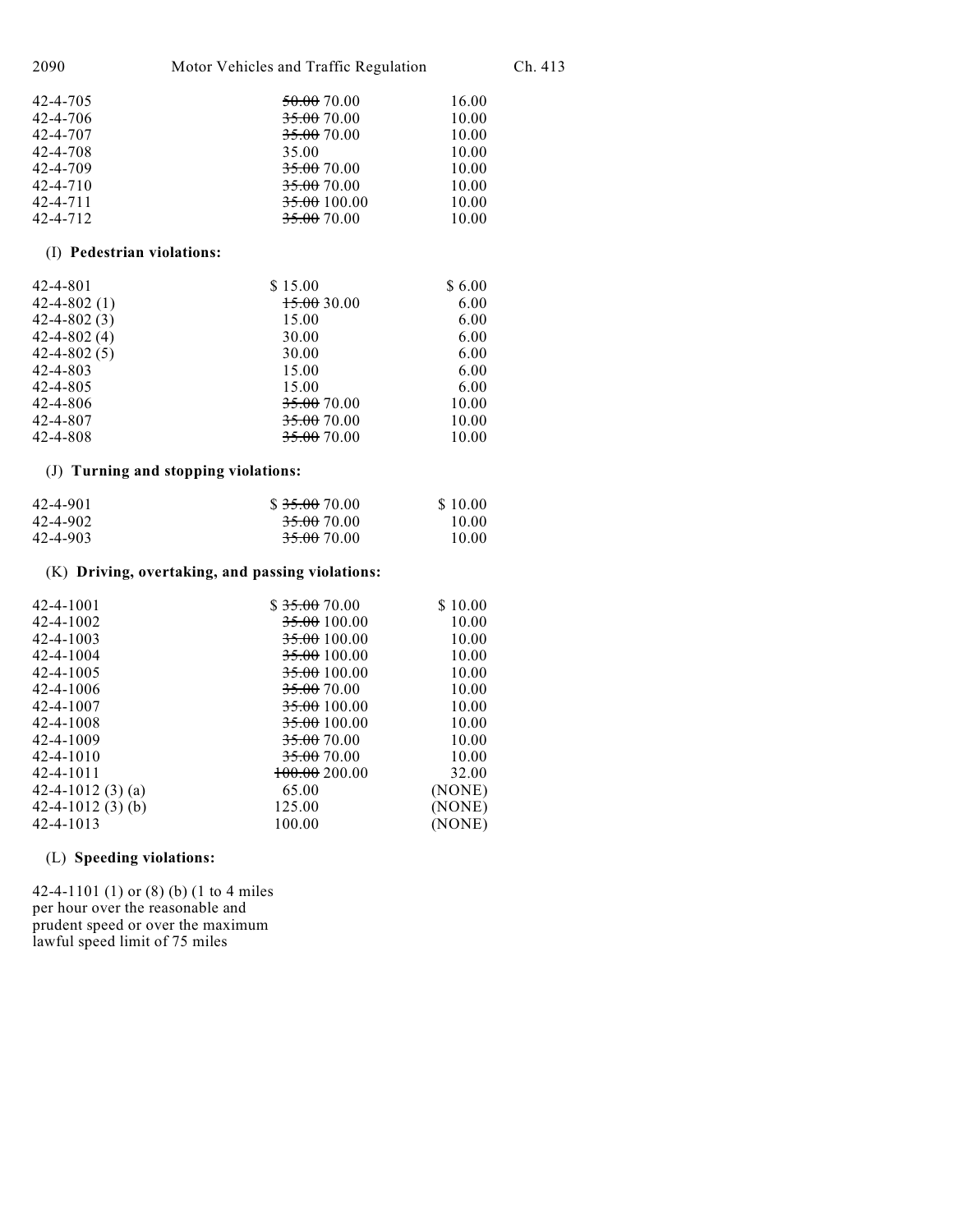| Ch. 413                                                                                                                                                          | Motor Vehicles and Traffic Regulation                                             |                                                         | 2091 |
|------------------------------------------------------------------------------------------------------------------------------------------------------------------|-----------------------------------------------------------------------------------|---------------------------------------------------------|------|
| per hour)                                                                                                                                                        | \$15.0030.00                                                                      | \$6.00                                                  |      |
| 42-4-1101 (1) or (8) (b) (5 to 9 miles<br>per hour over the reasonable and<br>prudent speed or over the maximum<br>lawful speed limit of 75 miles<br>per hour)   | <del>35.00</del> 70.00                                                            | 10.00                                                   |      |
| 42-4-1101 (1) or (8) (b) (10 to 19 miles<br>per hour over the reasonable and<br>prudent speed or over the maximum<br>lawful speed limit of 75 miles<br>per hour) | 50.00 135.00                                                                      | 16.00                                                   |      |
| 42-4-1101 (1) or (8) (b) (20 to 24 miles<br>per hour over the reasonable and<br>prudent speed or over the maximum<br>lawful speed limit of 75 miles              |                                                                                   |                                                         |      |
| per hour)                                                                                                                                                        | 100.00200.00                                                                      | 32.00                                                   |      |
| $42 - 4 - 1101(3)$<br>42-4-1103<br>42-4-1104                                                                                                                     | 35.00100.00<br>15.00500<br>15.00300                                               | 10.00<br>6.00<br>6.00                                   |      |
| (M) Parking violations:                                                                                                                                          |                                                                                   |                                                         |      |
| 42-4-1201<br>42-4-1202<br>42-4-1204<br>42-4-1205<br>42-4-1206<br>42-4-1207<br>42-4-1208 (6) or $(9)$                                                             | \$15.0030.00<br>15.00300<br>15.00<br>15.00<br>15.00<br>15.00<br>100.00            | \$6.00<br>6.00<br>6.00<br>6.00<br>6.00<br>6.00<br>32.00 |      |
| (N) Other offenses:                                                                                                                                              |                                                                                   |                                                         |      |
| 42-4-1301 $(2)$ $(a.5)$<br>42-4-1305<br>42-4-1402<br>42-4-1403<br>42-4-1404<br>42-4-1406                                                                         | \$50.00100.00<br>50.00<br><del>50.00</del> 150.00<br>15.0030.00<br>15.00<br>35.00 | \$16.00<br>16.00<br>16.00<br>6.00<br>6.00<br>10.00      |      |
| 42-4-1407 $(3)$ $(a)$<br>42-4-1407 $(3)$ (b)<br>42-4-1407 $(3)(c)$<br>$42 - 4 - 314$<br>42-4-1408                                                                | 35.00<br>100.00<br>500.00<br>35.00<br>15.00                                       | 10.00<br>30.00<br>200.00<br>10.00<br>6.00               |      |
| 42-4-1414 $(2)$ $(a)$<br>$42 - 4 - 1414(2)$ (b)<br>42-4-1414 $(2)$ $(c)$<br>$42 - 20 - 109(2)$                                                                   | 500.00<br>1,000.00<br>5,000.00<br>250.00                                          | 156.00<br>312.00<br>1,560.00<br>66.00                   |      |